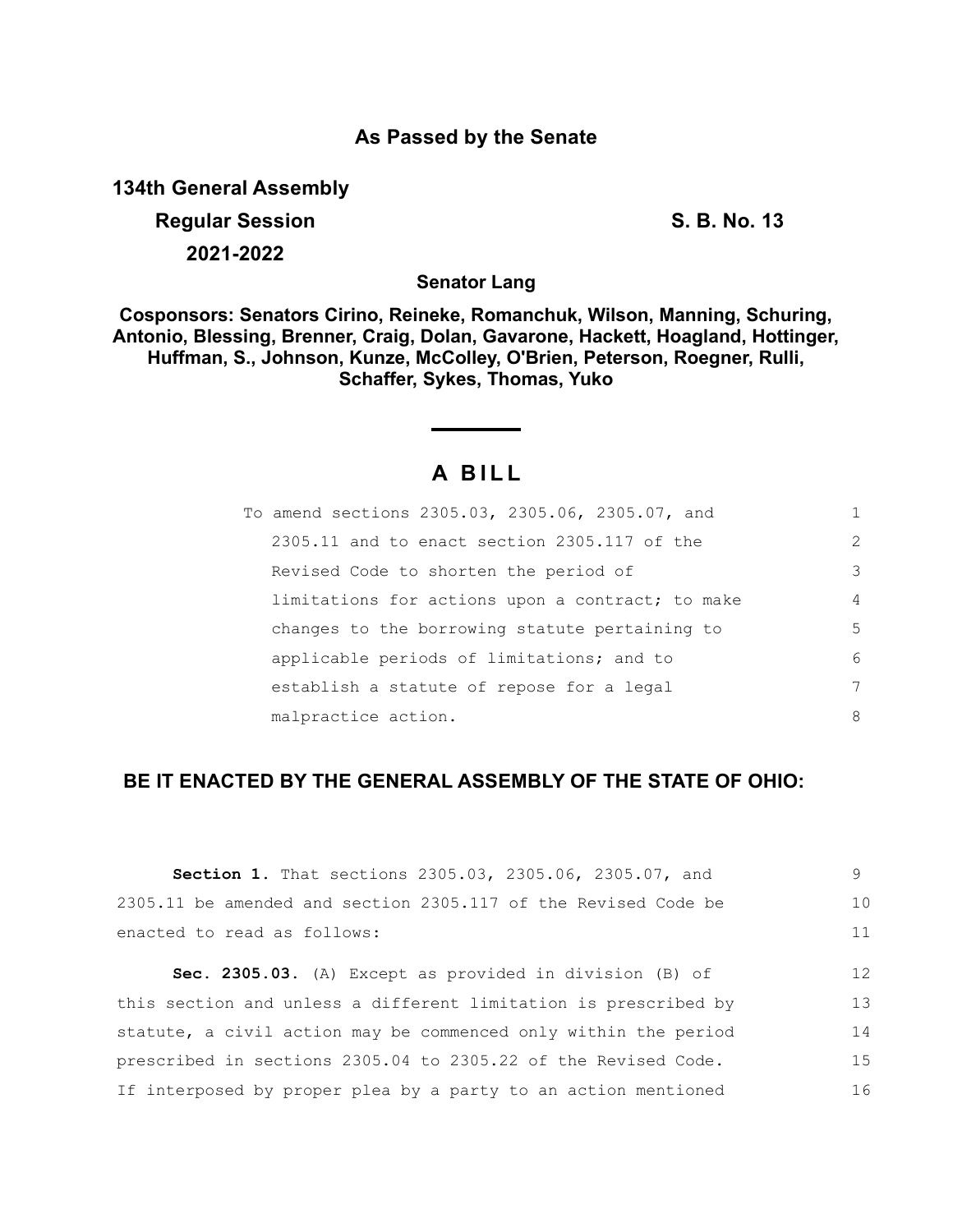in any of those sections, lapse of time shall be a bar to the action. 17 18

(B) No  $e^{i\psi}$  tort action, as defined in section 2305.236 of the Revised Code, that is based upon a cause of action that accrued in any other state, territory, district, or foreign jurisdiction may be commenced and maintained in this state if the period of limitation that applies to that action under the laws of that other state, territory, district, or foreign jurisdiction has expired or the period of limitation that applies to that action under the laws of this state has expired. 19 20 21 22 23  $24$ 25 26

(C) No action upon a specialty or an agreement, contract, or promise in writing, other than an action described in division (C) of section 2305.07 of the Revised Code, that seeks post-default interest at a rate governed by or provided in the substantive laws of any other state, territory, district, or foreign jurisdiction, and in excess of the rate of interest provided by section 5703.47 of the Revised Code, may be commenced and maintained in this state if the period of limitation that applies to that action under the laws of that other state, territory, district, or foreign jurisdiction has expired or the period of limitation that applies to that action under the laws of this state has expired. 27 28 29 30 31 32 33 34 35 36 37 38

(D) No action described in division (C) of section 2305.07 of the Revised Code that seeks post charge-off interest at a rate governed by or provided in the substantive laws of any other state, territory, district, or foreign jurisdiction, and in excess of the rate of interest provided by section 5703.47 of the Revised Code, may be commenced and maintained in this state if the period of limitation that applies to that action under the laws of that other state, territory, district, or foreign 39 40 41 42 43 44 45 46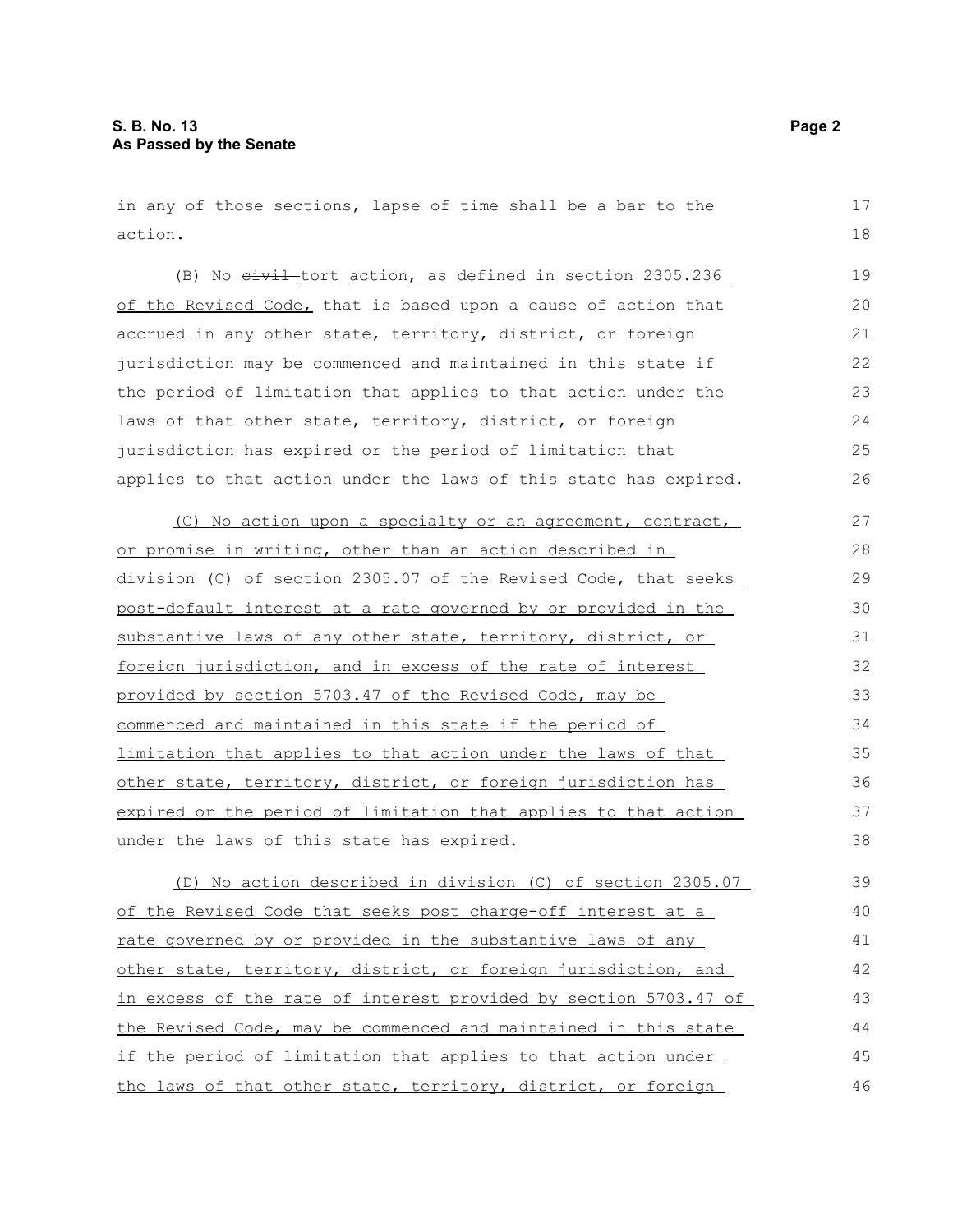| jurisdiction has expired or the period of limitation that        | 47 |
|------------------------------------------------------------------|----|
| applies to that action under the laws of this state has expired. | 48 |
| Sec. 2305.06. Except as provided in sections 126.301-and,        | 49 |
| 1302.98, 1303.16, 1345.10, and 2305.04 of the Revised Code, an   | 50 |
| action upon a specialty or an agreement, contract, or promise in | 51 |
| writing shall be brought within eight six years after the cause  | 52 |
| of action accrued.                                               | 53 |
| Sec. 2305.07. (A) Except as provided in sections 126.301         | 54 |
| and 1302.98 of the Revised Code, an action upon a contract not   | 55 |
| in writing, express or implied, or shall be brought within four  | 56 |
| years after the cause of action accrued.                         | 57 |
| (B) An action upon a liability created by statute other          | 58 |
| than a forfeiture or penalty, shall be brought within six years  | 59 |
| after the cause thereof-of action accrued.                       | 60 |
| (C) Except as provided in sections 1303.16, 1345.10, and         | 61 |
| 2305.04 of the Revised Code, and notwithstanding divisions (A)   | 62 |
| and (B) of this section, section 1302.98, and division (B) of    | 63 |
| section 2305.03 of the Revised Code, an action arising out of a  | 64 |
| consumer transaction incurred primarily for personal, family, or | 65 |
| household purposes, based upon any contract, agreement,          | 66 |
| obligation, liability, or promise, express or implied, including | 67 |
| an account stated, whether or not reduced to writing or signed   | 68 |
| by the party to be charged by that transaction, shall be         | 69 |
| commenced within six years after the cause of action accrued.    | 70 |
| For purposes of this division, a cause of action accrues thirty  | 71 |
| calendar days after the date of the last charge or payment by,   | 72 |
| or on behalf of, the consumer, whichever is later.               | 73 |
| Sec. 2305.11. (A) An action for libel, slander, malicious        | 74 |

prosecution, or false imprisonment, an action for malpractice

75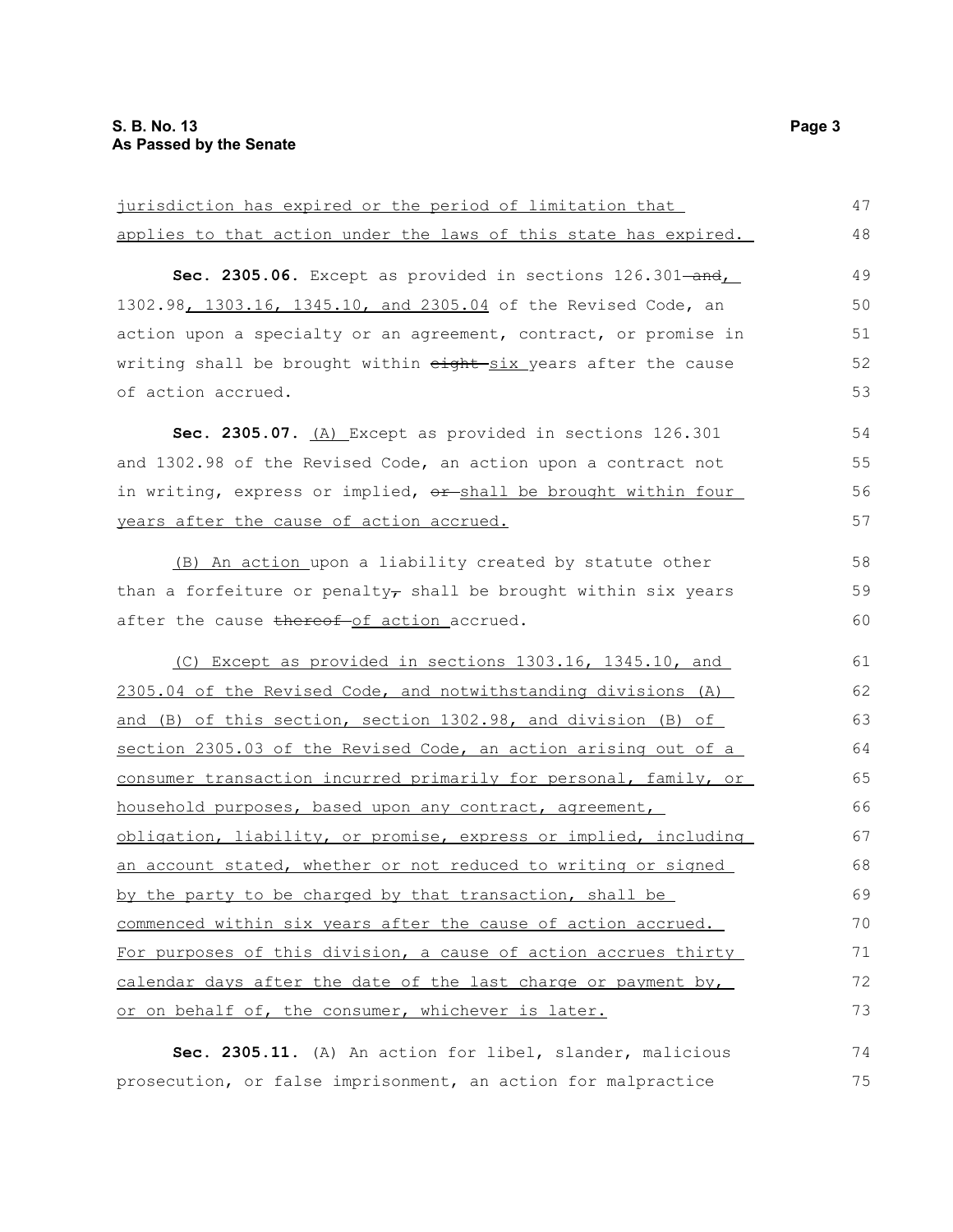#### **S. B. No. 13 Page 4 As Passed by the Senate**

other than an action upon a medical, dental, optometric, or chiropractic claim, an action for legal malpractice against an attorney or a law firm or legal professional association, or an action upon a statute for a penalty or forfeiture shall be commenced within one year after the cause of action accrued, provided that an action by an employee for the payment of unpaid minimum wages, unpaid overtime compensation, or liquidated damages by reason of the nonpayment of minimum wages or overtime compensation shall be commenced within two years after the cause of action accrued. 76 77 78 79 80 81 82 83 84 85

(B) A civil action for unlawful abortion pursuant to section 2919.12 of the Revised Code, a civil action authorized by division (H) of section 2317.56 of the Revised Code, a civil action pursuant to division (B) of section 2307.52 of the Revised Code for terminating or attempting to terminate a human pregnancy after viability in violation of division (A) of section 2919.17 of the Revised Code, and a civil action for terminating or attempting to terminate a human pregnancy of a pain-capable unborn child in violation of division (E) of section 2919.201 of the Revised Code shall be commenced within one year after the performance or inducement of the abortion or within one year after the attempt to perform or induce the abortion in violation of division (A) of section 2919.17 of the Revised Code or division (E) of section 2919.201 of the Revised Code. 86 87 88 89 90 91 92 93 94 95 96 97 98 99 100

(C) As used in this section, "medical claim," "dental claim," "optometric claim," and "chiropractic claim" have the same meanings as in section 2305.113 of the Revised Code. 101 102 103

Sec. 2305.117. (A) Except as otherwise provided in this section, an action upon a legal malpractice claim against an 104 105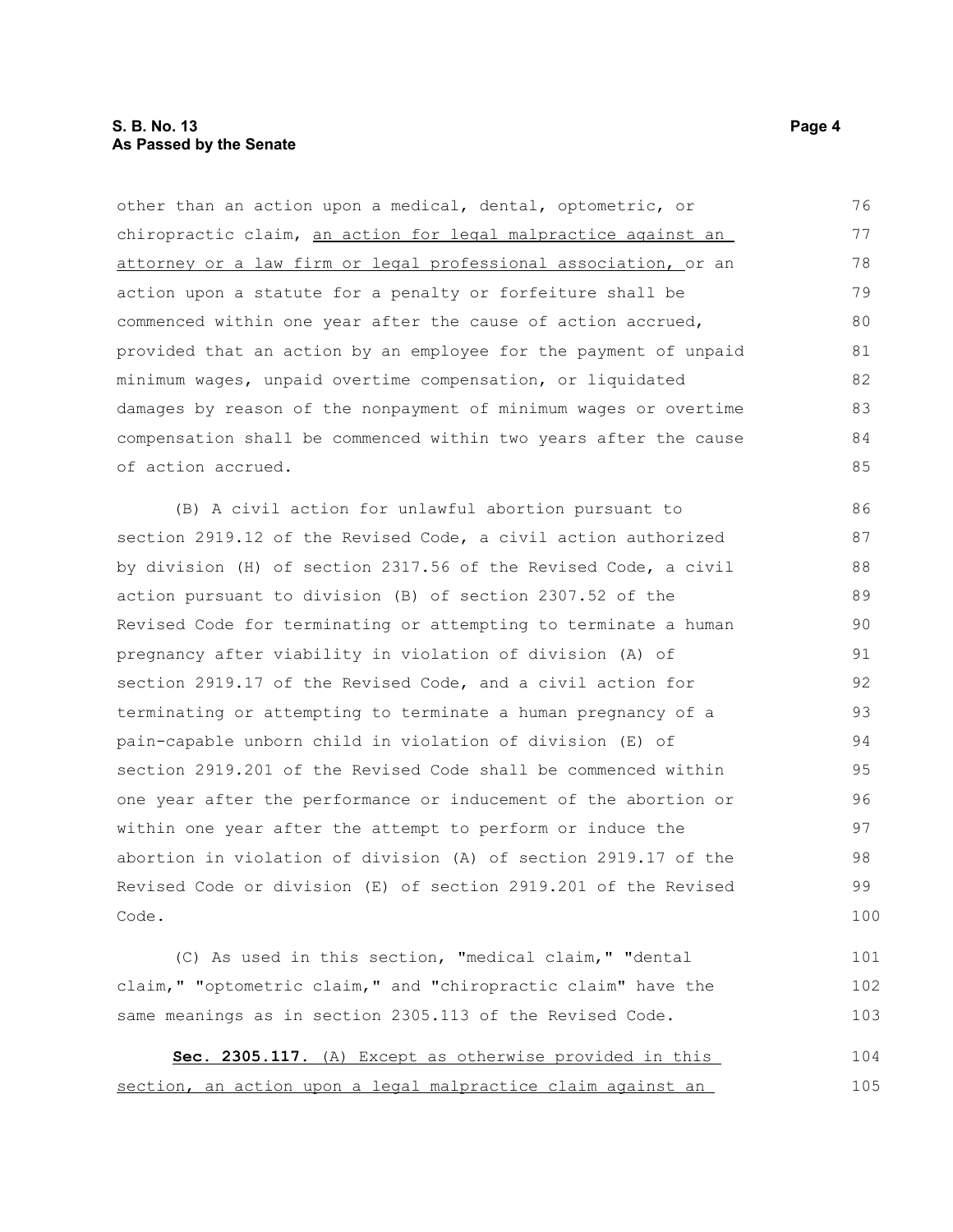| attorney or a law firm or legal professional association shall   | 106 |
|------------------------------------------------------------------|-----|
| be commenced within one year after the cause of action accrued.  | 107 |
| (B) Except as to persons within the age of minority or of        | 108 |
| unsound mind as provided by section 2305.16 of the Revised Code, | 109 |
| and except as provided in division (C) of this section, both of  | 110 |
| the following apply:                                             | 111 |
| (1) No action upon a legal malpractice claim against an          | 112 |
| attorney or a law firm or legal professional association shall   | 113 |
| be commenced more than four years after the occurrence of the    | 114 |
| act or omission constituting the alleged basis of the legal      | 115 |
| malpractice claim.                                               | 116 |
| (2) If an action upon a legal malpractice claim against an       | 117 |
| attorney or a law firm or legal professional association is not  | 118 |
| commenced within four years after the occurrence of the act or   | 119 |
| omission constituting the alleged basis of the claim, then, any  | 120 |
| action upon that claim is barred.                                | 121 |
| (C) (1) If a person making a legal malpractice claim             | 122 |
| against an attorney or a law firm or legal professional          | 123 |
| association, in the exercise of reasonable care and diligence,   | 124 |
| could not have discovered the injury resulting from the act or   | 125 |
| omission constituting the alleged basis of the claim within      | 126 |
| three years after the occurrence of the act or omission, but, in | 127 |
| the exercise of reasonable care and diligence, discovers the     | 128 |
| injury resulting from that act or omission before the expiration | 129 |
| of the four-year period specified in division (B) (1) of this    | 130 |
| section, the person may commence an action upon the claim not    | 131 |
| later than one year after the person discovers the injury        | 132 |
| resulting from that act or omission.                             | 133 |
| (2) A person who commences an action upon a legal                | 134 |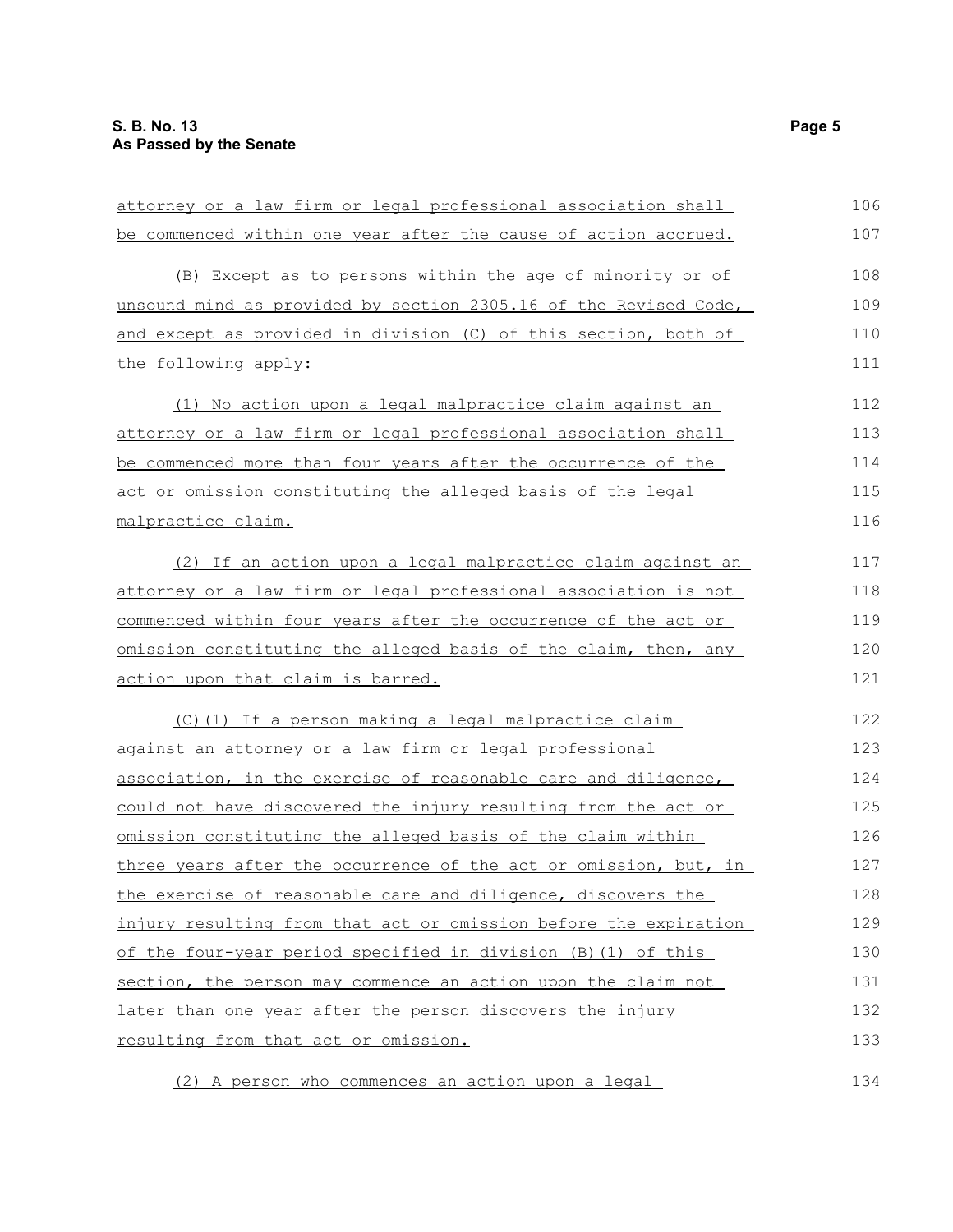malpractice claim under the circumstances described in division (C)(1) of this section has the affirmative burden of proving, by clear and convincing evidence, that the person, with reasonable care and diligence, could not have discovered the injury resulting from the act or omission constituting the alleged basis of the claim within the three-year period described in that division. **Section 2.** That existing sections 2305.03, 2305.06, 2305.07, and 2305.11 of the Revised Code are hereby repealed. **Section 3.** (A) Subject to Sections 4 and 5 of this act, sections 2305.06 and 2305.07 of the Revised Code, as amended by this act, apply to an action in which the cause of action accrues on or after the effective date of this act. (B) Division (B) of section 2305.03 of the Revised Code, as amended by this act, applies retroactively to April 7, 2005, the effective date of S.B. 80 of the 125th General Assembly. **Section 4.** For causes of action that are governed by section 2305.06 of the Revised Code and that accrued prior to the effective date of this act, the period of limitations shall be six years from the effective date of this act or the expiration of the period of limitations in effect prior to the effective date of this act, whichever occurs first. **Section 5.** (A) For causes of action that are governed by division (A) of section 2305.07 of the Revised Code that accrued 135 136 137 138 139 140 141 142 143 144 145 146 147 148 149 150 151 152 153 154 155 156 157 158

prior to the effective date of this act, the period of limitations shall be four years from the effective date of this act or the expiration of the period of limitations in effect prior to the effective date of this act, whichever occurs first. 159 160 161 162

(B) For causes of action that are governed by division (C) 163